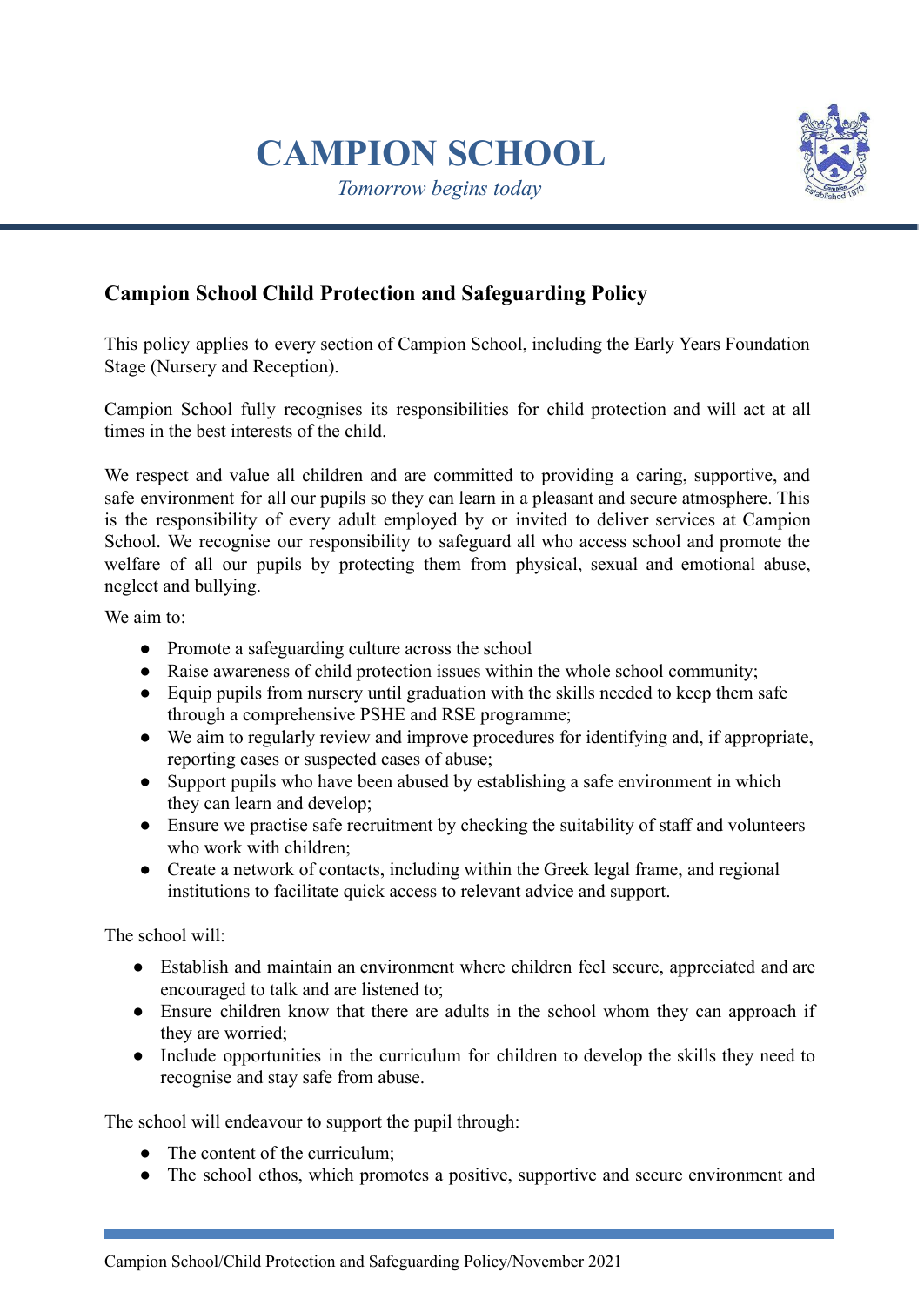gives pupils a sense of being valued.

#### **Definitions**

- **Safeguarding and promoting the welfare of children** means:
	- o Protecting children from maltreatment;
	- o Preventing impairment of children's mental/physical health or development;
	- o Ensuring that children grow up in circumstances consistent with the provision of safe and effective care;
	- o Taking action to enable all children to have the best outcomes.
- **Child protection** is part of this definition and refers to activities undertaken to prevent children suffering, or being likely to suffer, significant harm.
- **Abuse** is a form of maltreatment of a child and may involve inflicting harm or failing to act to prevent harm. Appendix 1 explains the different types of abuse.
- **Neglect** is a form of abuse and is the persistent failure to meet a child's basic physical and/or psychological needs, likely to result in the serious impairment of the child's health or development. Appendix 1 defines neglect in more detail.
- **Children** includes everyone under the age of 18.

See Appendix 1 for more details of the main areas of abuse. Annex A: Further information (p82) in Keeping Children Safe in Education 2020 contains important additional information about specific forms of abuse and safeguarding issues. All staff are required to read this.

## **Peer-on-Peer / Child-on-Child abuse**

We recognise that children are capable of abusing other children or their peers. Abuse will never be tolerated or passed off as "banter" or "part of growing up" as this can lead to a culture of unacceptable behaviours and an unsafe environment for pupils. We also recognise the gendered nature of peer-on-peer abuse (i.e. that it is more likely that girls will be victims and boys perpetrators). However, all child-on-child abuse is unacceptable and will be taken seriously. Most cases of pupils hurting other pupils will be dealt with under our school's behaviour policy, but this child protection and safeguarding policy will apply to any allegations that raise safeguarding concerns. This might include where the alleged behaviour:

- Is serious and potentially a criminal offence;
- Could put pupils in the school at risk;
- Is violent;
- Involves pupils being forced to use drugs or alcohol;
- Involves sexual exploitation, sexual abuse or sexual harassment, such as indecent exposure or upskirting (taking a picture under a person's clothing without them knowing), sexual assault, or sexually inappropriate pictures or videos (including the sharing of nudes and semi-nudes).

We will minimise the risk of child-on-child abuse by recognising the importance of taking proactive action and creating a supportive environment by:

- Challenging any form of derogatory or sexualised language or behaviour, including requesting or sending sexual images;
- Being vigilant to issues that particularly affect different genders for example, sexualised or aggressive touching or grabbing towards female pupils, and initiation or hazing type violence with respect to boys;
- Ensuring our curriculum helps to educate pupils about appropriate behaviour and consent;
- Ensuring pupils know they can talk to staff confidentially;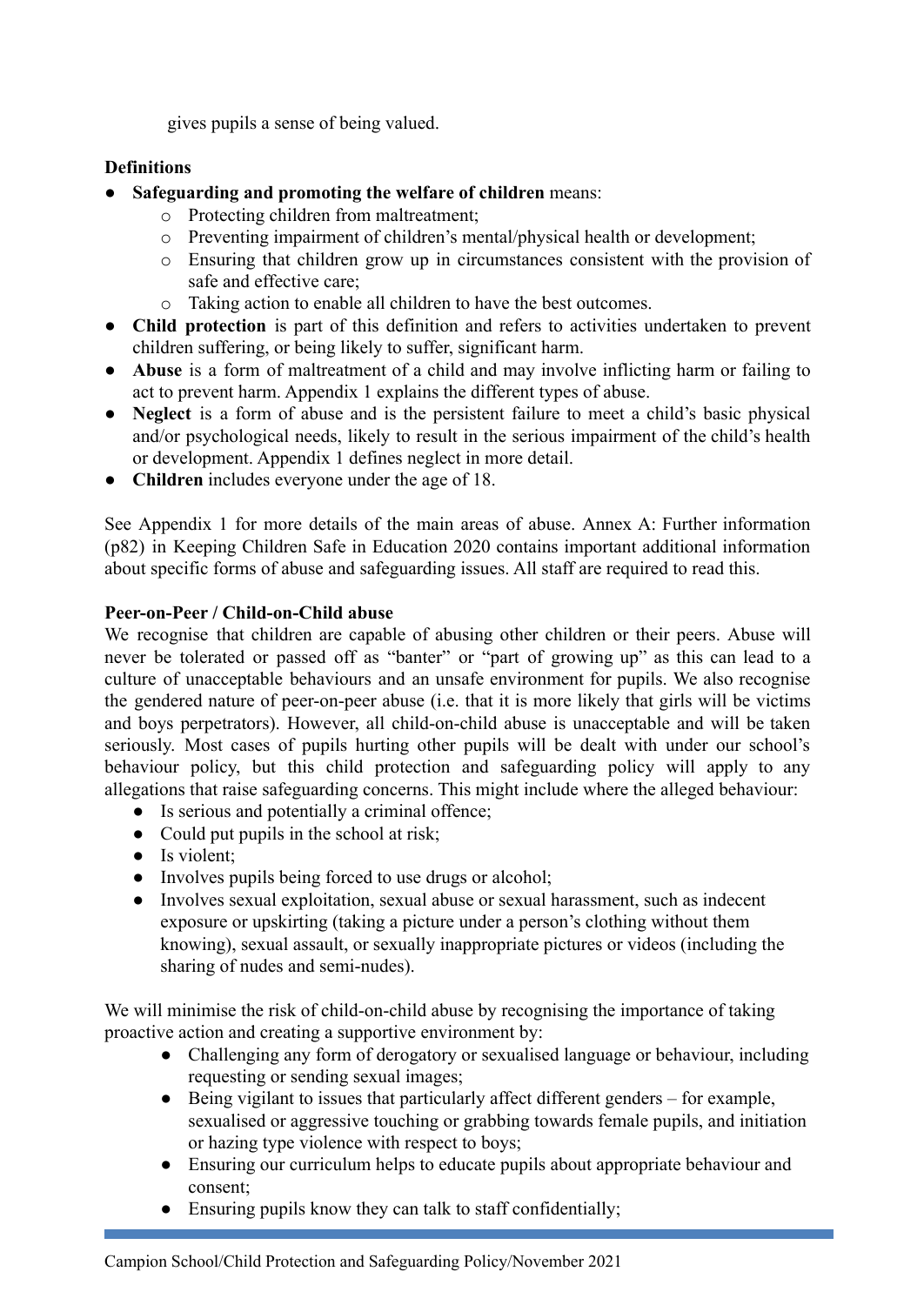• Ensuring staff are trained to understand that a pupil harming a peer could be a sign that the child is being abused themselves, and that this would fall under the scope of this policy.

If a pupil makes an allegation of abuse against another pupil, the adult must record the allegation and tell the DSL. The DSL will support the children involved including the victim(s), the child(ren) and where appropriate put a risk assessment and support plan into place. Where needed, the DSL will contact the parents and (school's) psychologist.

#### **Children with special educational needs and disabilities**

Children with special educational needs, disabilities (SEND) or certain health conditions can face additional safeguarding challenges. Extra pastoral support for pupils with SEND is provided by school staff, e.g. the Learning Support department, the Year Tutor/Class Teachers, the school nurse. Staff should be aware of the additional barriers that exist when recognising abuse and neglect in this group of children.

These can include:

- Assumptions that indicators of possible abuse such as behaviour, mood and injury relate to the child's disability without further exploration;
- Being more prone to peer group isolation than other children;
- The potential for children with SEN and disabilities being disproportionately impacted by behaviours such as bullying, without outwardly showing any signs; and
- Communication barriers and difficulties in overcoming these barriers.

Where there is a concern about a child with SEND or certain health conditions, there should be a discussion with the Learning Support Coordinator/nurse and the DSL.

#### **Children Who Have a Social Worker**

The school recognises that any child who has a social worker is at particular risk of being vulnerable.

#### **Children Missing from Education**

A child going missing from education, particularly repeatedly, can be a warning sign of a range of safeguarding issues. This might include abuse or neglect, such as sexual abuse or exploitation or child criminal exploitation, or issues such as mental health problems, substance abuse, radicalisation, FGM or forced marriage. We will follow our procedures for unauthorised absence and for dealing with children who go missing from education. Homeschooling is currently illegal under Greek law.

#### **Serious Violent Crime and Extremism/Radicalisation**

All staff need to know the indicators that may signal that children are at risk from, or are involved with, serious violent crime and/or extremism/radicalisation. These include:

- Unexplained gifts or new possessions these can indicate that children have been approached by or involved with individuals associated with criminal networks or gangs.
- Increased absence from school.
- Change in friendship or relationships with others or groups.
- Significant decline in performance.
- Signs of self-harm or significant change in wellbeing/behaviour.
- Signs of assault or unexplained injuries.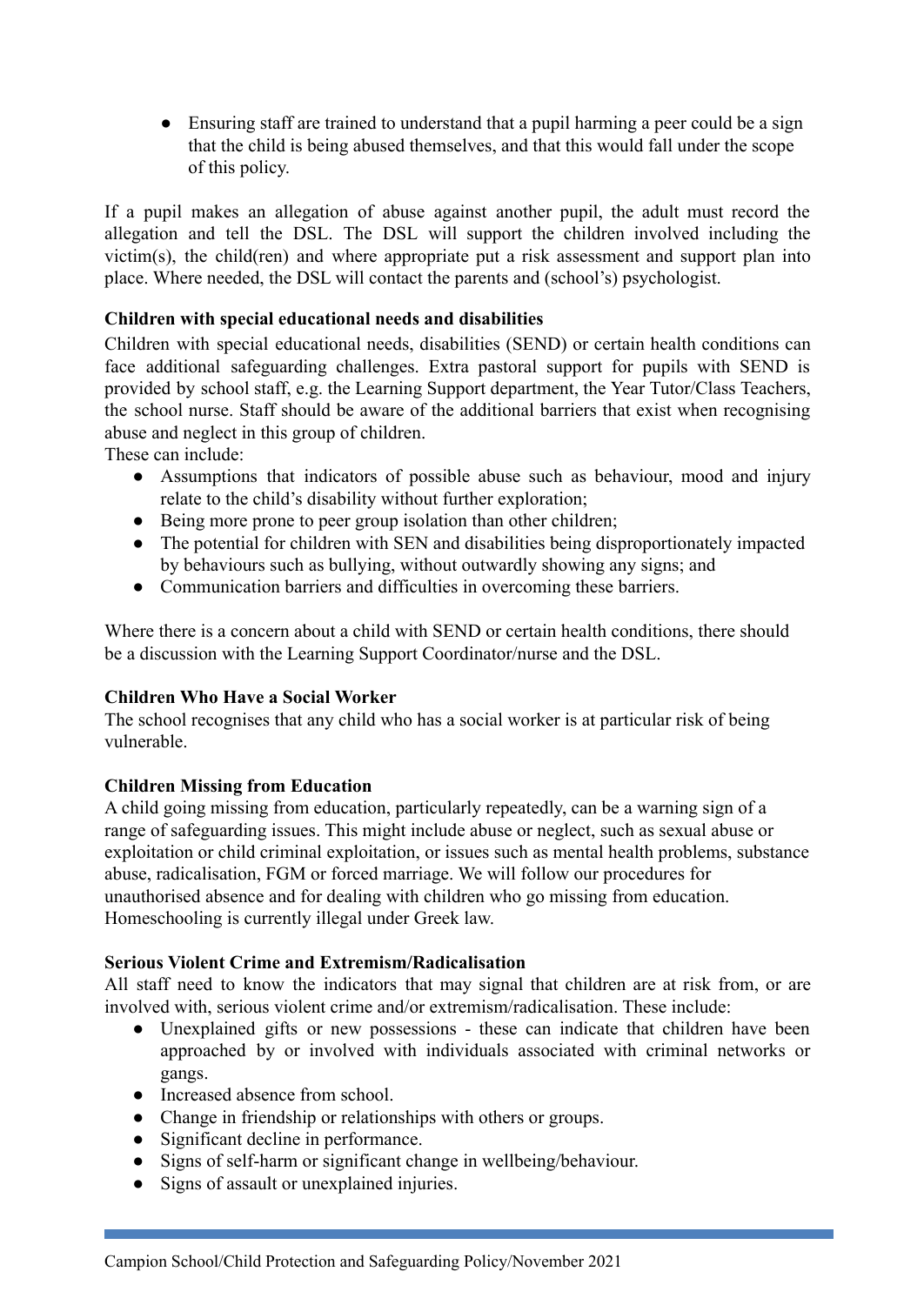## **Covid-19**

During these unprecedented times, Campion has transitioned from a physical school to a virtual school, to a hybrid school. The software of choice for online schooling is Google Workspace (formally G Suite). Children are taught how to use the software safely and effectively. The two DSL's have access to all online Google Classrooms (and therefore, Google Meets) and the IT department monitors the safe use of the domain. The challenge of working remotely can severely affect the emotional and psychological well-being of a child. In turn, this can lead to safeguarding issues. The school is also aware that children being at home for prolonged periods might make them more susceptible to or witnesses of domestic abuse/violence. Campion aims to be proactive in providing emotional and psychological support to children. Children's emotional well-being during these challenging times is considered equally, if not more important as the academic work covered online. Support is included in many ways, including (but not limited to):

- A regular routine of lessons
- Daily contact with class teacher/form tutor.
- Monitoring attendance.
- Proactive phone calls home from the Year Tutor/Class Teacher
- Regular physical activity through PE lessons
- Promotion of "the creative" subjects and not just those deemed "more academic"
- Encouragement of parents to contact the school if they witness their child having difficulties.

#### **Online Abuse**

We recognise the growing importance of safeguarding children from potentially harmful and inappropriate online material, and we understand that technology is a rapidly changing and significant component in many safeguarding and wellbeing issues.

To address this, our school aims to:

- Provide regular, appropriate and up-to-date education to ensure the online safety of pupils, staff, volunteers and parents
- Set clear guidelines for the use of mobile phones and smart technology for the whole school community
- Pupils, parents/carers, staff, volunteers and Trustees are aware that they are expected to sign an agreement regarding the acceptable use of the internet in school, use of the school's ICT systems and use of their mobile and smart technology
- Use robust filtering and monitoring systems to limit children's exposure to risk from the school's IT systems
- Establish clear mechanisms to identify, intervene in and escalate any incidents or concerns, where appropriate

#### **Responsibilities**

All adults working with or on behalf of children have a responsibility for safeguarding. This also includes temporary (supply) staff. However, there are key people within school who have specific responsibilities. These **Designated Safeguarding Leads,** last trained in November 2021, are:

*Senior School: John Diamandouros Junior School: Judi Korakaki The nominated trustee for child protection is Mrs Virginia Murray*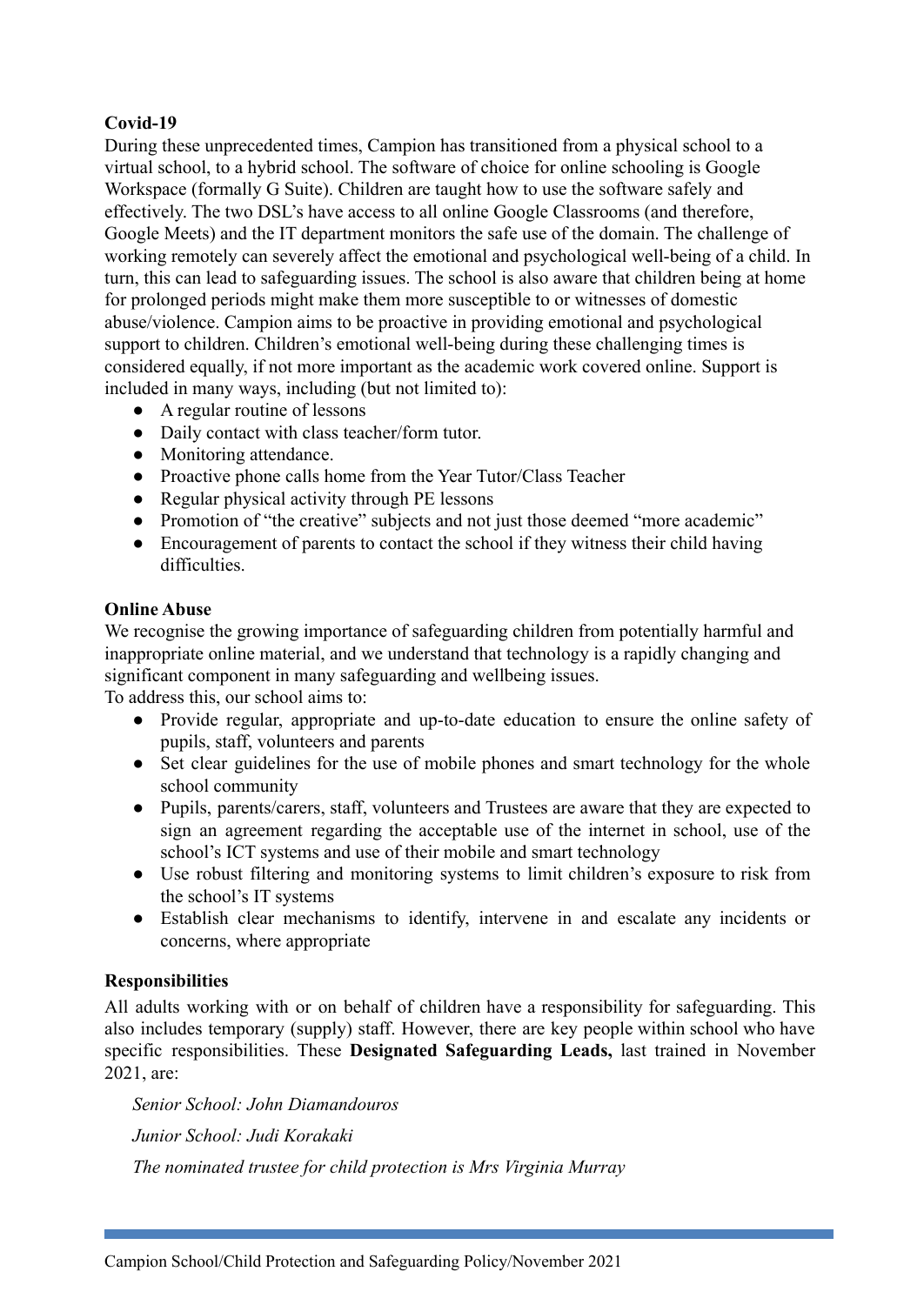The DSLs will be given sufficient time and resources to enable them to carry out their job efficiently and will have their training updated every two years. In addition, they will be updated on the new post covid reality focusing on issues that may arise. They will keep up-to-date with safeguarding developments regularly through bulletins from organisations such as COBIS[/www.safeguardinginschools.co.uk](http://www.safeguardinginschools.co.uk)/The Safeguarding Alliance.

The role of the Designated Safeguarding Lead is detailed in appendix 2.

During term time, the DSL will be available during school hours for staff to discuss any safeguarding concerns. Out of term time, the DSL can be contacted via email or their mobile. When the DSL of the respective school is absent, the alternative DSL may be contacted and will act as cover. If both DSL's are not available, the respective Year Tutor in the Senior School or the Deputy Head of Junior School/EYFS coordinator will act as cover (for example, during out-of-hours/out-of-term activities).

#### **The Role of Staff**

All members of staff, including temporary (supply) staff, have a duty to safeguard our pupils' welfare including a responsibility to teach children how to stay safe online. Therefore, all staff should familiarise themselves and comply at all times with this policy. This includes a duty both to children in need (for instance, those displaying signs of self-harm or of an eating disorder) and to children at risk of harm, which includes distress arising as a result of bullying by other pupils. All staff should read and understand part 1 and annex B of the Department for Education's statutory safeguarding guidance, Keeping Children Safe in [Education](https://www.gov.uk/government/publications/keeping-children-safe-in-education--2), and review this guidance at least annually.

All staff will sign a declaration at the beginning of each academic year to say that they have reviewed the guidance.

All school staff should be aware that safeguarding concerns can arise at any time and anywhere and are required to be alert to any possible issues. The use of mobile phones and cameras in the Early Years setting is covered in the "Early Years Policy for the use of Cameras and Mobile Phones or Devices" Policy.

All staff have a duty to promote safe and healthy relationships. School personnel have day-to-day contact with children and are particularly well placed to observe outward signs of abuse, changes in behaviour or failure to develop. Staff should understand that children's poor behaviour may be a sign that they are suffering harm or that they have been traumatised by abuse. All staff should be alert to signs of abuse and report any concerns or suspicions to a Designated Safeguarding Lead (see appendix 1 - main areas and signs of abuse).

If any member of staff is approached by a pupil regarding any matter concerning abuse, they must tell the pupil that they cannot promise confidentiality (see appendix 3 - What to do if a child discloses).

#### **It is not the role of personnel to investigate suspected abuse or need but rather to recognise it and refer it as appropriate to the Designated Safeguarding Lead.**

The induction training of new staff will include the study of this policy (and of part 1 of KCSIE) and of the school's staff handbook. New staff will also be introduced to the DSLs and the school's whistle-blowing policy will be made clear to them.

All staff with frequent contact with children receive regular Child Protection training. Any staff who are appointed in between this are given introductory training by the Designated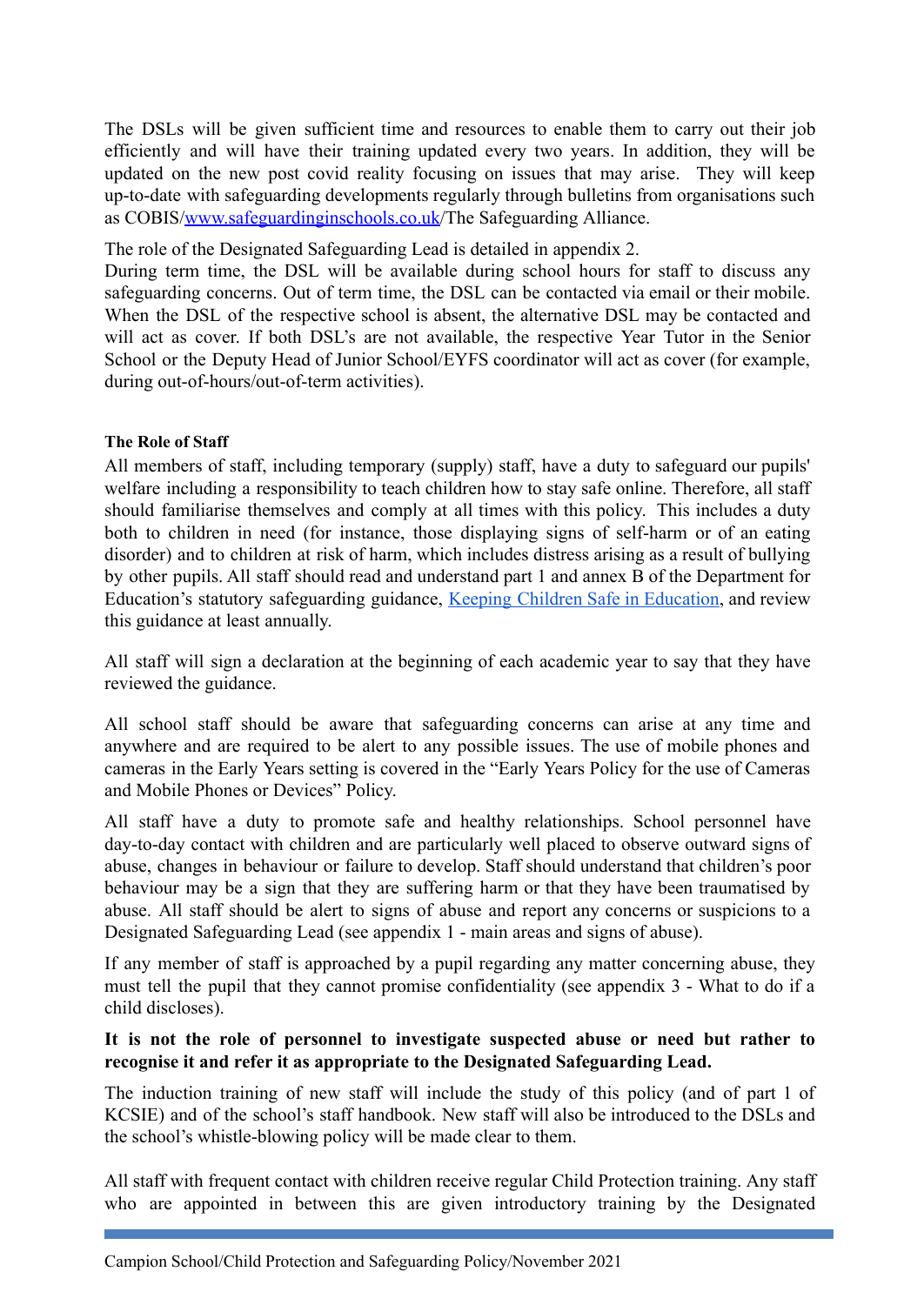Safeguarding Leads. The Designated Safeguarding Leads will ensure that refresher training for all the staff is carried out on an annual basis. All staff received Level 2 training (supplied by The Safeguarding Alliance) in January 2020.

#### **Early Help**

All staff members have a responsibility to be alert to emerging problems and should liaise with the DSL if they have a concern so that children who would benefit from early help may be identified, monitored and assessed. Staff may be involved in sharing information with other professionals to support early identification and assessment.

#### **Procedure in the event of a concern**

Any member of staff who has concerns about a child's safety, including child-on-child abuse, should report them to a Designated Safeguarding Lead. Forms for passing on safeguarding concerns are available in the Teacher file/planner, the Junior and Senior School staffroom or on Google Docs. If a child discloses, the procedures laid out in appendix 3 should be followed. The Designated Safeguarding Lead is responsible for assessing the situation and deciding whether or not a referral should be made. If it is believed that a pupil is suffering or is at risk of suffering significant harm, a referral will be made to the appropriate police department, who will, in turn, inform the District Attorney for Minors.

Individual members of staff may make a direct report to the police if they are convinced that a direct report is the only way to ensure the pupil's safety. In the case of Female Genital Mutilation (FGM) there must be a direct report to the police. When a direct report has been made, the member of staff must inform the Designated Safeguarding Lead or the Headmaster.

For children who are believed to be in need of additional support, the DSL, in consultation with the Headmaster, will involve those professionals, both in and out of the school, who may be equipped to provide it. These will include the School Nurse, the School Psychologist, doctors and other health workers known to the school who are able to provide medical or psychiatric support to the child and his or her parents, and if thought appropriate, such professionals known to the child and his or her parents.

#### **Notifying Parents or Carers**

Where appropriate, we will discuss any concerns about a child with the child's parents. The DSL will normally do this in the event of a suspicion or disclosure. Parents will not be informed if we believe that notifying them might potentially increase the risk to the child. Other staff will only talk to parents about any such concerns following consultation with the DSL. In the case of allegations of abuse made against other children, we will normally notify the parents of all the children involved.

#### **Confidentiality**

A safeguarding culture heavily relies on the ability of all staff to sensitively share information with the appropriate designated individual both out of a sense of duty and of responsibility towards the institution and the individuals involved. Fear should not be allowed to stand in the way of the need to promote the welfare and protect the safety of children. All staff should understand that child protection issues warrant both a high level of confidentiality and correct documentation protocol, not only out of respect for the pupil and staff involved but also to ensure that evidence is not compromised. Staff should only discuss concerns with the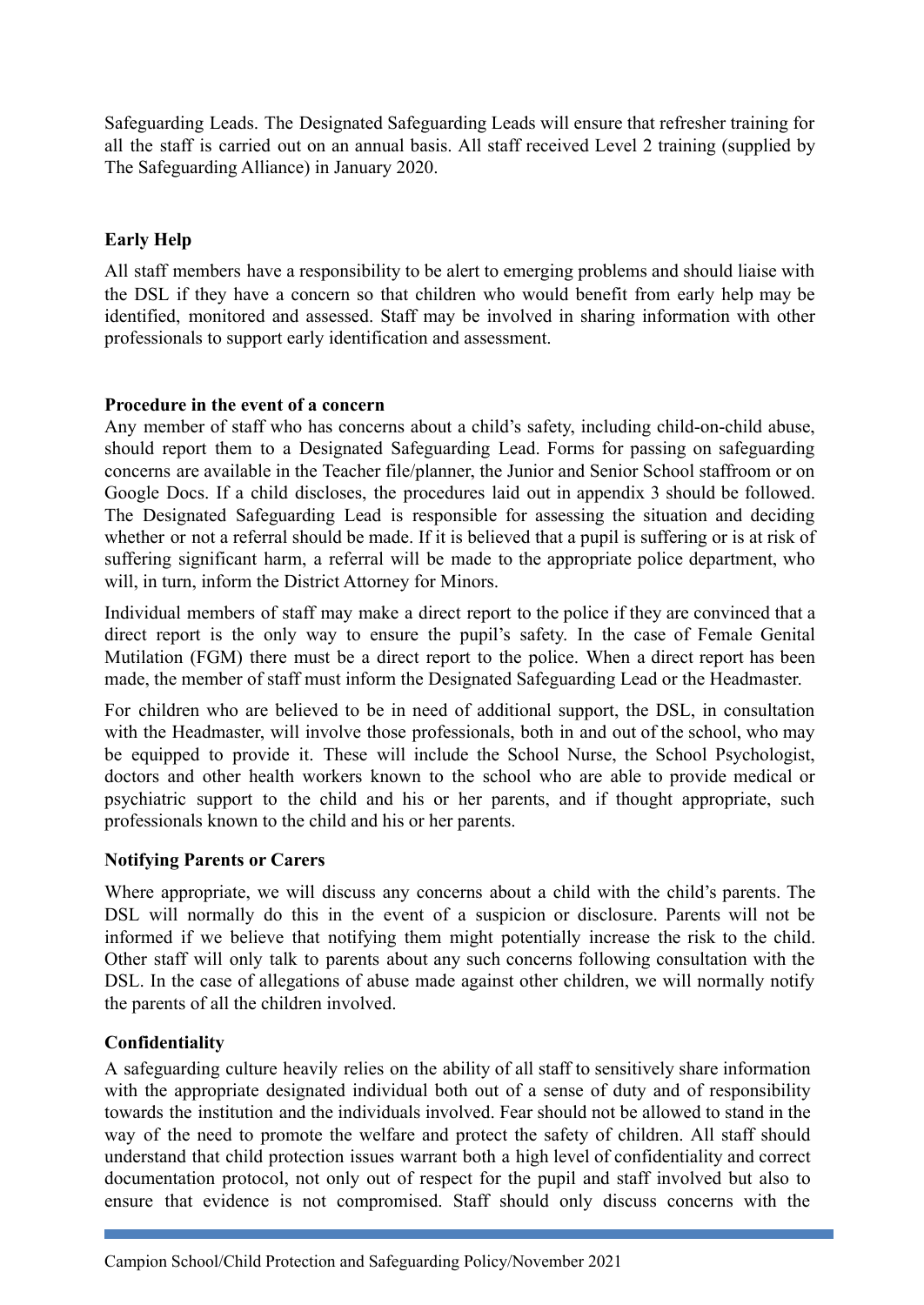Designated Safeguarding Leads, the Headmaster or the Chair of the Board of Trustees (depending on who is the subject of the concern). That person will then decide who else needs to have the information and they will disseminate it on a need-to-know basis. Records of concern forms and other written information will be stored in a double-locked facility. Sharing information with relevant agencies is permissible, where that information may help to protect a child. The need to protect a child supersedes privacy as secured under GDPR. Where a child leaves Campion to join a new school, the DSL may pass on information that may help to protect the child.

#### **Safeguarding adults**

School personnel are expected to establish the safest possible learning and working environment. The aims are to safeguard learners and reduce the risk of staff being falsely accused of improper or unprofessional conduct by promoting a safeguarding culture. School personnel are expected to treat all children with respect. All staff should follow the advice given in the staff handbook.

#### **Allegations against Staff, Supply Staff, Volunteers and Contractors**

Allegations against staff will be treated in line with procedures indicated in the whistleblowing policy. If an allegation is made against an adult member of the Campion community, it must be reported immediately to a Designated Safeguarding Lead and the Headmaster. The allegation must not be discussed with any other member of staff. The Headmaster will then investigate the allegation that has been made, following the tenets of the Child Protection Policy.

The Headmaster will assess if the allegation meets the harm threshold (i.e. the alleged person would pose a risk of harm if they continue to work in their present position) and has the right to suspend the member of staff pending a further investigation in consultation with the nominated Trustee for Child Protection. Suspension in this instance does not imply that the allegations are proven but will occur when it is necessary in order to protect the safety of the individuals involved. After further investigation, the Headmaster will decide if further action is necessary. This could include suspension, removal from post and providing information to outside authorities (the judiciary and the police). This will happen if the individual involved is regarded as unfit to work with minors.

If the allegation made to a member of staff concerns the Headmaster, the person receiving the allegation will immediately inform the Chairman of the Board of Trustees, without prior notification to the Headmaster.

Any person considered to be unsuitable to work with children will be reported to the Attorney General for Minors and to Interpol's National Central Bureau (NCB). (Local link to Interpol is through the Hellenic Ministry of Citizen Protection). In the case of residents of the United Kingdom, a report will also be made to the Disclosure and Barring Service / Teaching Regulation Agency.

#### **Suitability of school personnel**

We follow the safer recruitment guidelines listed below:

- Advertisements will contain a clear statement on Child Protection;
- The recruitment process will involve at least one person who is trained in Safer Recruitment;
- A candidate's identity will be verified, preferably from their current photographic ID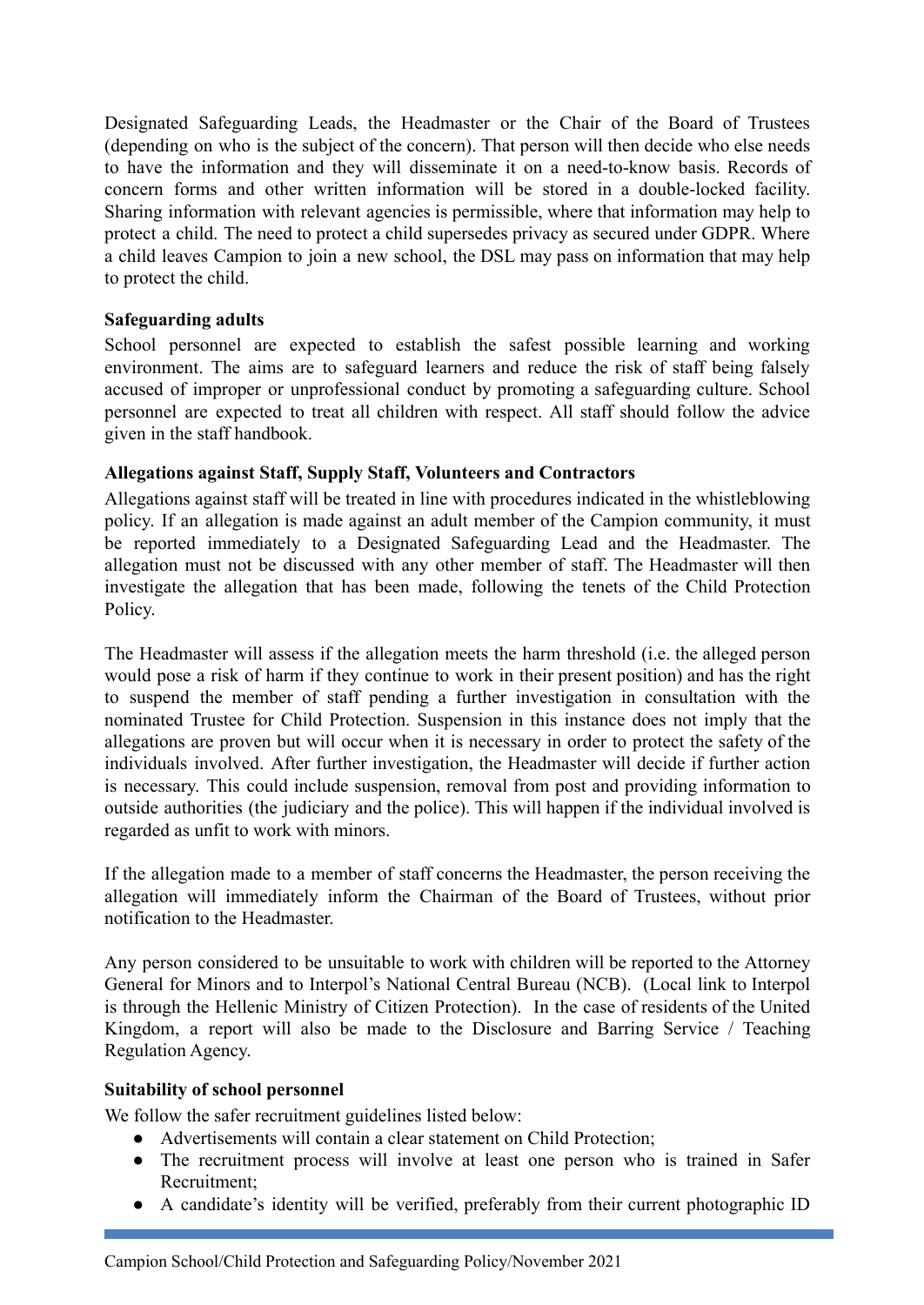and proof of address.

- Qualifications will be checked for accuracy.
- The candidate's previous employment history will be scrutinised for coherence and completeness.
- References will be obtained and scrutinised and any concerns resolved satisfactorily.
- The recruitment process will involve at least two people, one of whom will be a Designated Safeguarding Lead, and a method that allows for the formation of a clear picture of the suitability, character and trustworthiness of the candidate.
- Appropriate safety checks, depending on the applicant's country of origin, will be made. For UK applicants, this will usually include the Disclosure and Barring Service and, where relevant, the international child protection certificate (ICPC). For Greek residents, a "piniko mitroo" must be obtained from "KEP".
- Employees will be required to sign a medical declaration stating that they are mentally and physically fit to work with children.
- Those in positions of management will be subject to an S128 check.

Where a teacher has been dismissed (or would have been dismissed had they not resigned) and a prohibition order may be appropriate, consideration will be given to making a referral to the UK's Teaching Regulation Agency or to any other country's appropriate national body. The reasons such an order would be considered are: "unacceptable professional conduct", "conduct that may bring the profession into disrepute", or a "conviction, at any time, for a relevant offence".

#### **Review**

The Child Protection and Safeguarding Policy and procedures will be reviewed annually during a meeting of the Board of Trustees (or an appropriate sub-committee delegated with this task) at which the DSLs and the nominated trustee will be present. The review will be formally minuted. The policy will also be reviewed in the light of statutory changes and after the raising of any Child Protection Concern.

Reviewed: November 2021 Next review: October 2022

#### **Associated policies and documents**

Anti-bullying Policy Behaviour Policy Health and Safety Policy ICT Acceptable Use Policy Whistle Blowing Policy Staff Code of Conduct Staff Handbook

#### **Further reading**

Working Together to Safeguard Children (2018), Department for Education, available at [https://assets.publishing.service.gov.uk/government/uploads/system/uploads/attachment\\_data/f](https://assets.publishing.service.gov.uk/government/uploads/system/uploads/attachment_data/file/729914/Working_Together_to_Safeguard_Children-2018.pdf) [ile/729914/Working\\_Together\\_to\\_Safeguard\\_Children-2018.pdf](https://assets.publishing.service.gov.uk/government/uploads/system/uploads/attachment_data/file/729914/Working_Together_to_Safeguard_Children-2018.pdf)

Keeping Children Safe in Education, September 2021, Department for Education, UK,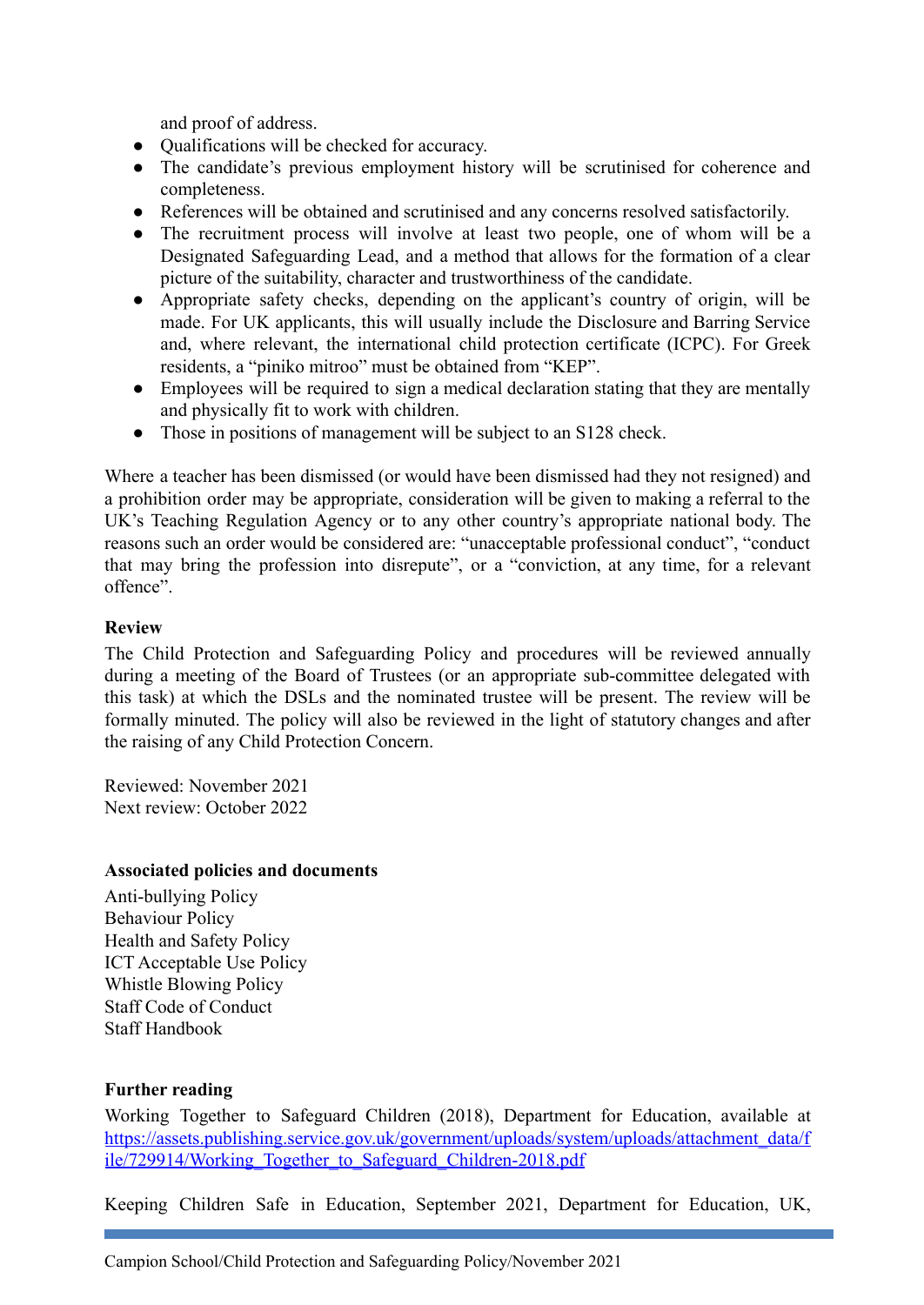available at a structure of  $\alpha$  at a structure of  $\alpha$  at a structure of  $\alpha$  at a structure of  $\alpha$ [https://www.gov.uk/government/publications/keeping-children-safe-in-education--2](https://assets.publishing.service.gov.uk/government/uploads/system/uploads/attachment_data/file/1021914/KCSIE_2021_September_guidance.pdf)

Teaching online safety in school, June 2019, available at [https://assets.publishing.service.gov.uk/government/uploads/system/uploads/attachment\\_data/f](https://assets.publishing.service.gov.uk/government/uploads/system/uploads/attachment_data/file/811796/Teaching_online_safety_in_school.pdf) [ile/811796/Teaching\\_online\\_safety\\_in\\_school.pdf](https://assets.publishing.service.gov.uk/government/uploads/system/uploads/attachment_data/file/811796/Teaching_online_safety_in_school.pdf)

[https://safeguarding.network](https://safeguarding.network/content/safeguarding-resources/)

#### **Contact Details for Relevant Agencies**

**Local Agencies Police Department for Victims of Abuse** Tel: 210 6465370

**Attorney General for Minors** 2108827993

EΙΣΑΓΓΕΛΙΑΑΝΗΛΙΚΩΝ – Αθήνα: Δ/νση: Πρώην Σχολή Ευελπίδων, κτίριο 16, Αθήνα, Τηλ: 210 8827993 Πειραιάς: Φίλωνος και Σκουζέ, Πειραιάς, Τηλ: 210 4186001

Local link to **Interpol** is through the **Hellenic Ministry of Citizen Protection** 4 P. Kanellopoulou Street, Athens 10173 Tel. 210 6924558 [www.yptp.gr](http://www.yptp.gr)

#### **The NGO "Smile of the Child"** [www.hamogelo.gr](http://www.hamogelo.gr)

National Help Line for Children SOS 1056

Συνηγόρου του Παιδιού <http://www.0-18.gr/> Χατζηγιάννη Μέξη 5, Αθήνα, ΤΚ 11528 [cr@synigoros.gr](mailto:cr@synigoros.gr) 213 1306703 (Γραμματεία), 800.11.32000 (γραμμή για παιδιά)

## **Greek Bureau of Unicef :**

Postal address: Hellenic National Committee for UNICEF 8, A. Dimitriou & 37, J. Kennedy Streets 161 21 Kaisariani, Athens Greece

Visitors' address: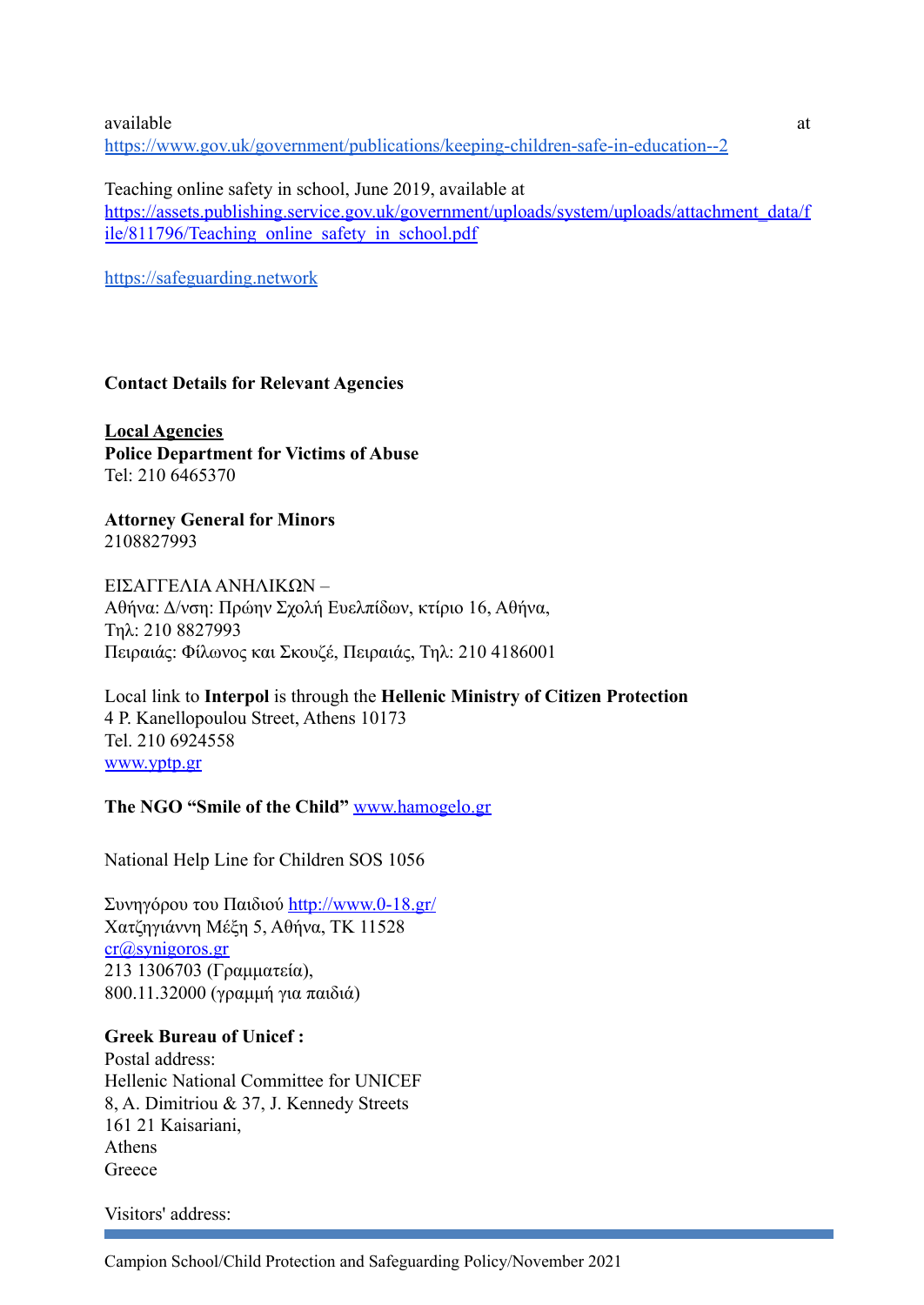8, A. Dimitriou & 37, J. Kennedy Streets 161 21 Kaisariani, Athens Greece Telephone: 210 72.55.555

## **International Agencies**

**International Task Force on Child Protection Education Portal <http://www.icmec.org/education-portal/>**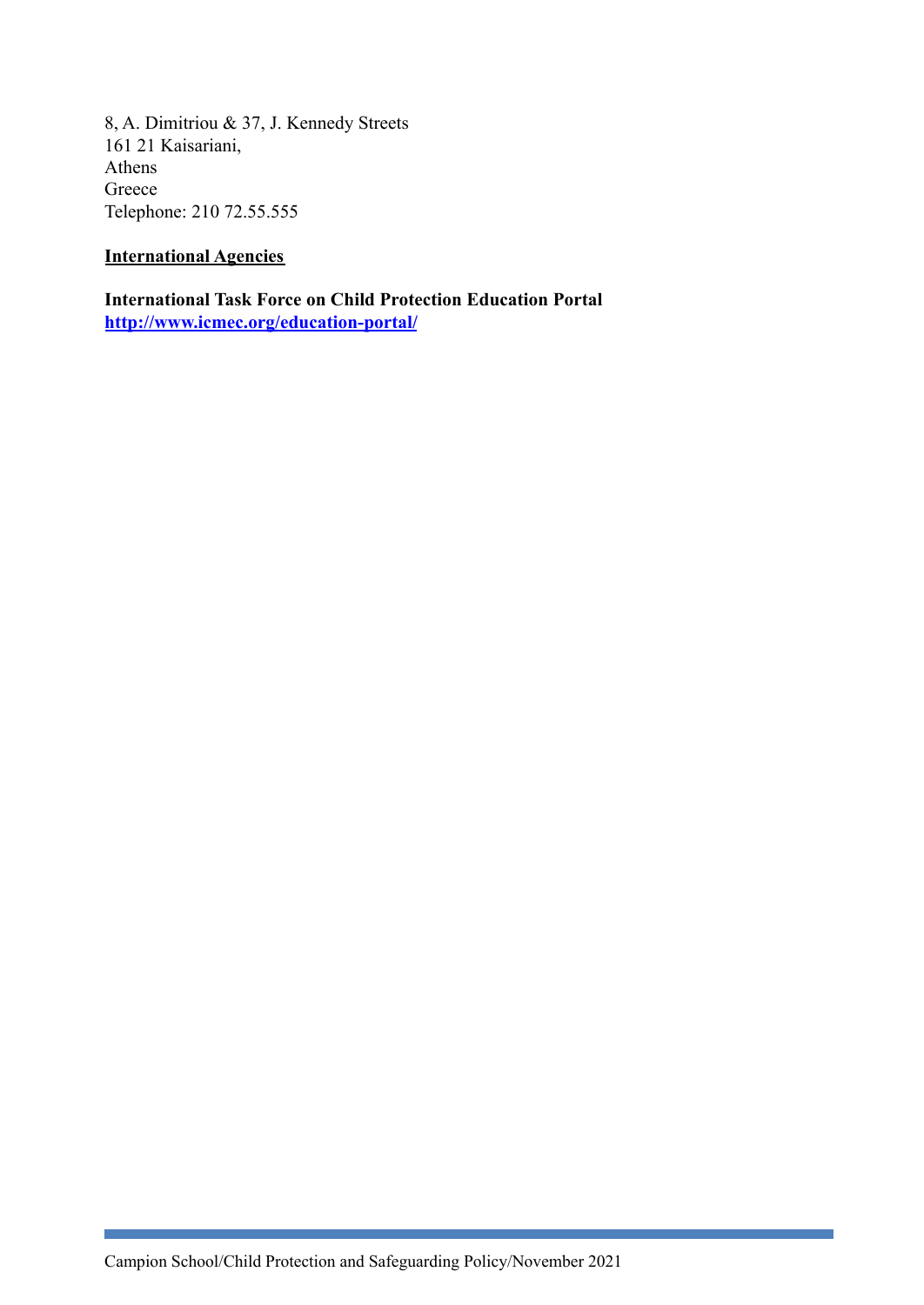## **Appendix 1: Further information concerning Child Abuse**

**Neglect** – The persistent or severe neglect of a child which results in serious impairment of the child's health or development.

Neglect can occur where parents/guardians fail to meet the basic and essential needs of their children such as food, clothing and medical care. Leaving small children alone and unsupervised is another example of neglect. Parents refusing or failing to give love and affection to their children is a case of emotional neglect.

Signs or symptoms which may possibly indicate neglect:

- Hunger
- Tiredness or listlessness
- Child dirty or unkempt
- Poor school attendance or often late for school
- Poor concentration. Affection demanding or attention-seeking behaviour
- Stealing or scavenging compulsively
- Failure to achieve developmental milestones.

**Physical Abuse** is physical injury to a child, reasonable suspicion that an injury was inflicted by a third party or knowingly not prevented an injury from happening when in a position to do so. It involves any non-accidental injury where adults physically hurt, injure or kill a child. This can involve hitting, shaking, squeezing, burning and biting. It also includes giving a child poisonous substances, inappropriate drugs or alcohol.

Signs or symptoms which may indicate physical abuse:

- Bruising, inconsistent account of how bruising or injuries occurred
- Bald patches
- Burns or scalds
- Fear of going home or parents being contacted
- Fear of medical help
- Inexplicable fear of adults or over-compliance
- Violence or aggression towards others including bullying.

**Sexual Abuse** – When children and young persons are involved in sexual activities that they do not fully comprehend and which violate the social taboos of family roles. It occurs when the older person uses his/her power over the child/ young person to involve the latter in a sexual activity. It may involve:

- a) Sexual grooming
- b) Inappropriate exposure to sexual acts or materials
- c) Passive use of children and young persons as sexual stimuli for adults
- d) Subjection to exhibitionist activities, voyeurism or coercion into posing for pornographic materials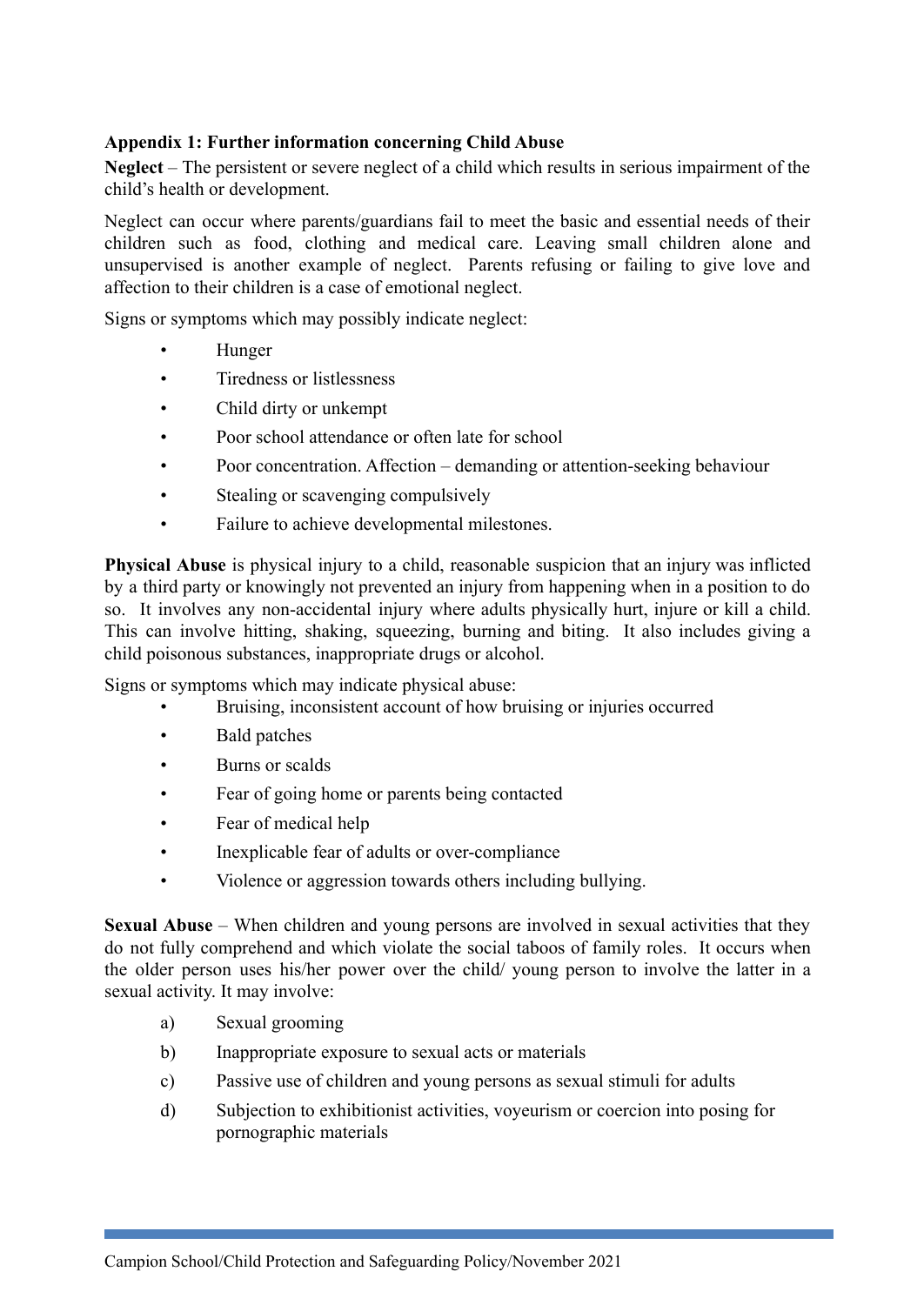- e) Inappropriate sexual contact or acts between older individuals and the child/young person
- f) Intercourse as a result of rape, assault and coercion.

Signs or symptoms which may indicate sexual abuse:

- Sexually explicit play or behaviour or age-inappropriate behaviour
- Anal or vaginal discharge, soreness or scratching
- Persistent complaints of stomach disorders or pains
- Eating disorders
- Attention-seeking behaviour including sexual harassment or molestation
- Regressive behaviour
- Enuresis, soiling
- Frequent or open masturbation, touching others inappropriately
- Reluctance to undress for PE or swimming
- Bruises, scratches in genital area
- Lack of trust of a familiar or particular adult
- Unusually compliant

**Psychological/Emotional Abuse** – persistent or severe emotional ill-treatment or rejection. This occurs where constant lack of love and affection, threats, verbal attacks, taunting, shouting, can lead to a child's loss of self-esteem. It can also include harassment or indifference on the basis of race, culture, gender or disability. Aspects of psychological and emotional abuse include:

- a) hostile rejecting/degrading (e.g. taunts)
- b) terrorising (e.g. threats or acts that induce fear)
- c) actively isolating (e.g. locking a child in a room for extended periods of time)
- d) exploiting/corrupting (e.g. teaching a child to steal)
- e) denying emotional responsiveness (e.g. denying affection and shows of love)

Signs or symptoms which may indicate psychological abuse:

- Rocking, banging head, regression
- Self-mutilation, drug or solvent abuse
- Fear of parents being contacted
- Running away, compulsive stealing
- **Masturbation**
- Eating disorders
- Soiling, smearing faeces, enuresis
- Sudden speech disorders, selective mutism
- Over-reaction to mistakes, continual self-deprecation
- Delayed physical/mental/emotional development.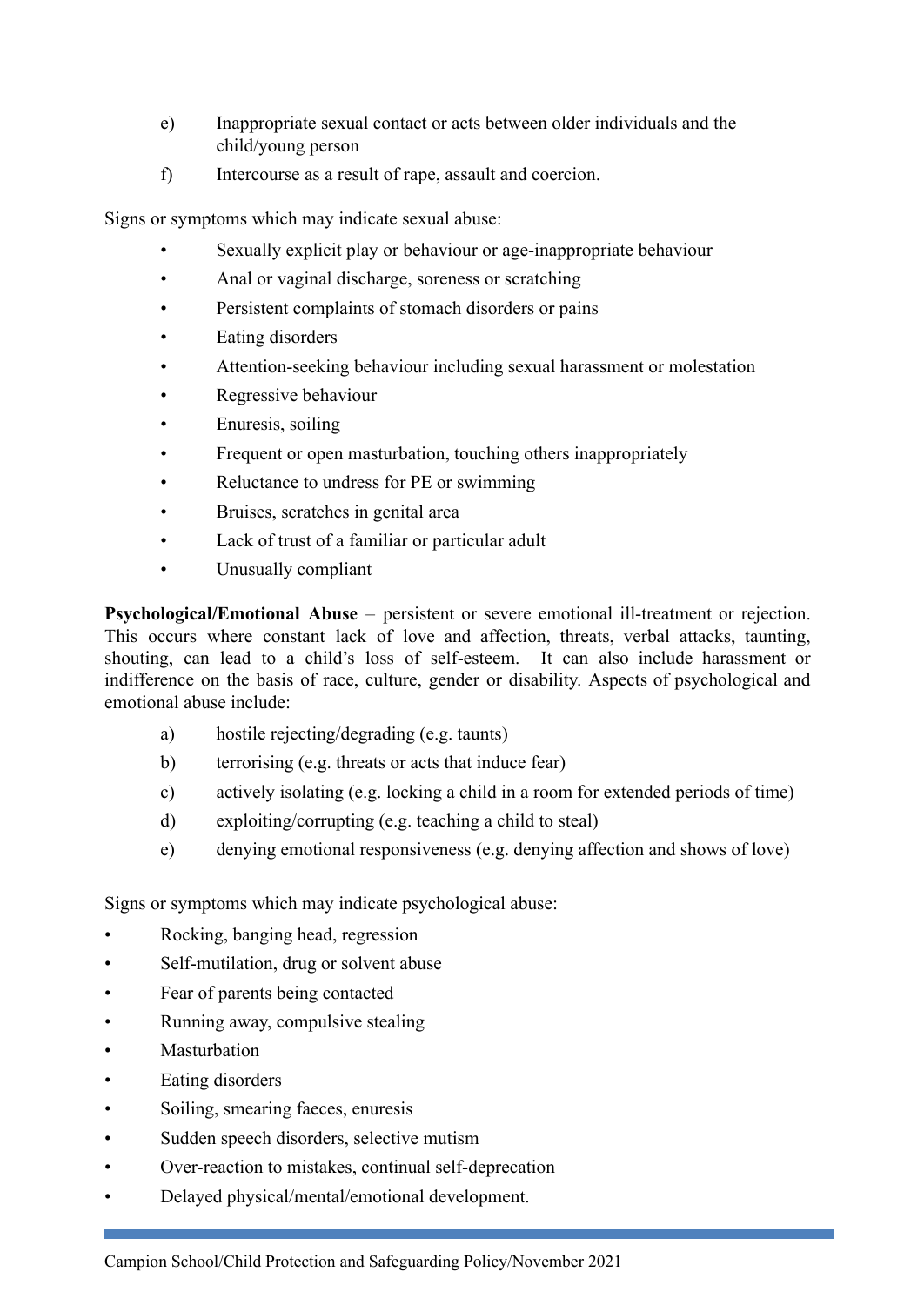A crisis can be the result of one incident or the progression and climax of years of torment and hiding.

#### **Online abuse** - **The 4 key categories of risk**

Establishing effective online safety strategies is based on identifying and addressing the following categories of risk:

- **Content** being exposed to illegal, inappropriate or harmful content, such as pornography, fake news, racism, misogyny, self-harm, suicide, anti-Semitism, radicalisation and extremism
- **Contact** being subjected to harmful online interaction with other users, such as peer-to-peer pressure, commercial advertising and adults posing as children or young adults with the intention to groom or exploit them for sexual, criminal, financial or other purposes
- **Conduct** personal online behaviour that increases the likelihood of, or causes, harm, such as making, sending and receiving explicit images (e.g. consensual and non-consensual sharing of nudes and semi-nudes and/or pornography), sharing other explicit images and online bullying; and
- **Commerce** risks such as online gambling, inappropriate advertising, phishing and/or financial scams

## **See Annex A of KCSIE (2021) for additional information**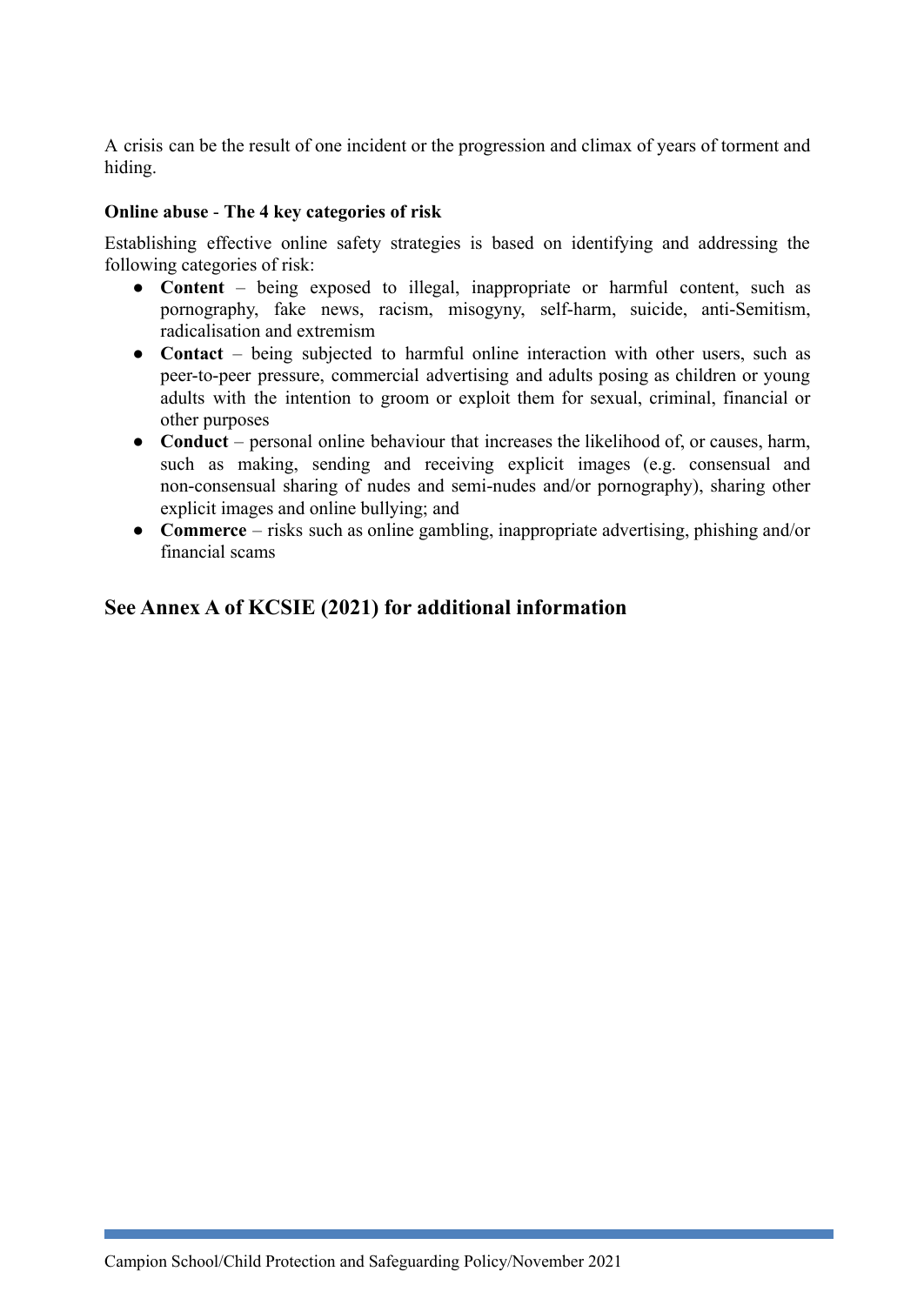## **Appendix 2: The role of the Designated Safeguarding Lead**

## **Raising Awareness:**

- To monitor and annually review the effectiveness of the Child Protection and Safeguarding Policy and procedures to ensure that they comply with current best practice.
- To ensure that any deficiencies or weaknesses in child protection arrangements that come to their attention are remedied without delay.
- To ensure parents have access to the Child Protection and Safeguarding Policy procedures. The policy is available on the school website and a hard copy is provided on request.
- To ensure, where necessary, records are passed on to the receiving school or sought from a previous school when a pupil transfers.
- To act as a source of support, advice and expertise within school on matters of child protection and welfare.

## **Training and Support:**

- To provide refresher training for all staff on an annual basis.
- To ensure that temporary and voluntary staff are aware of the arrangements for child protection and safeguarding.
- To ensure that all new staff and volunteers receive induction on child protection procedures (See "Briefing sheet for Temporary and Supply Staff").
- To ensure that all bus monitors and extra-curricular club coaches are aware of the arrangements for child protection and safeguarding.

#### **Referrals**

- To have sound knowledge of the different forms of abuse and a clear understanding of the possible physical and behavioural indicators and know when it is appropriate to make a referral.
- To ensure that in all cases of actual or alleged harm to a pupil, the child protection procedures are followed.
- To inform the Headmaster of all cases of actual or suspected abuse. The only exception to this would be if the Headmaster were implicated in the concerns, in which case the nominated trustee would be informed.
- To act as a focal point for liaison with local authorised agencies, ensuring that appropriate information is available at the time of referral.
- To ensure that clear, detailed written records of welfare concerns about pupils are kept secure in a locked location.
- To ensure that those children who would benefit from early help are supported as appropriate.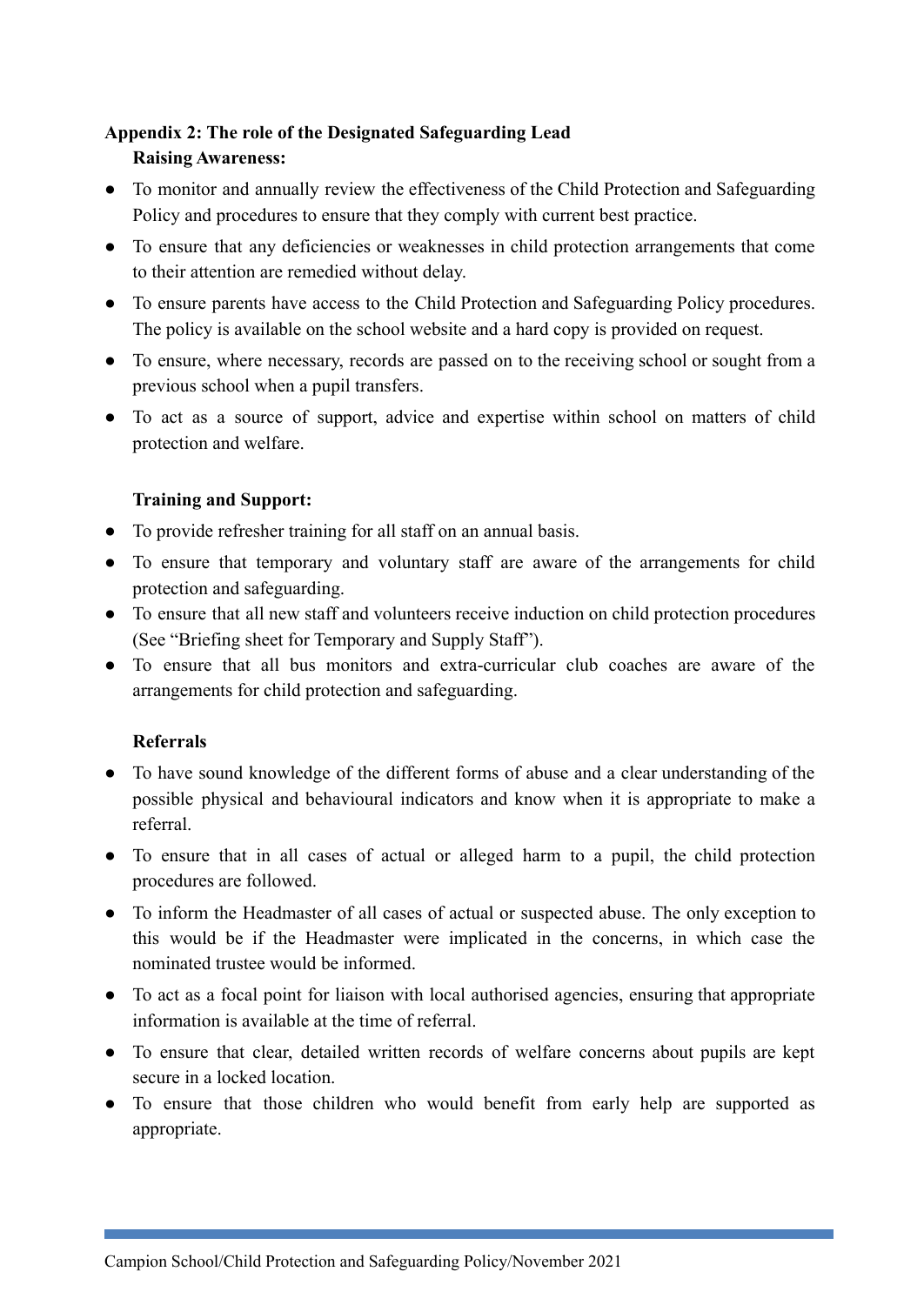#### **Appendix 3: What to do if a child discloses Receive:**

- Listen sympathetically and with an open mind.
- Stay calm, conveying this through word and action.
- Never promise confidentiality, only discretion. It is important that the pupil understands from the outset that if they choose to disclose information that indicates actual or potential harm to themselves or others, then certain actions will need to be taken. If necessary, pause a child before he/she has begun what you anticipate might be a disclosure and remind them.
- Allow the child to talk and finish their story. Let them tell you what they want and no more.
- Do not ask any leading questions.

#### **Respond:**

- Where necessary clarify what has been said.
- Ensure that you have a full understanding of the facts as related by the pupil, perhaps by reporting back to the pupil for his/her confirmation.
- Never ask leading questions.
- When the pupil has finished, make sure they feel secure. Explain what you will do next and (where appropriate) the referral process.
- Action must be taken immediately if the pupil is in imminent danger.

#### **Reassure:**

- Acknowledge their courage in talking to you and reassure them that what they have said will be taken seriously.
- Remind them that the abuse is not their fault.
- Reassure them but do not promise what you may not be able to deliver 'Everything' will be alright now' – it may not be.

#### **Record:**

- Record as much as you can remember as soon as possible (preferably immediately) afterwards, using the pupil's own words as far as possible. Include who was present and the date, time and location of the incident or disclosure.
- Complete a Cause for Concern Reporting Form (available in the Teacher file, Junior Staffroom or on Google Docs.) and give this, with any other accompanying information, to the Designated Safeguarding Lead as soon as possible.